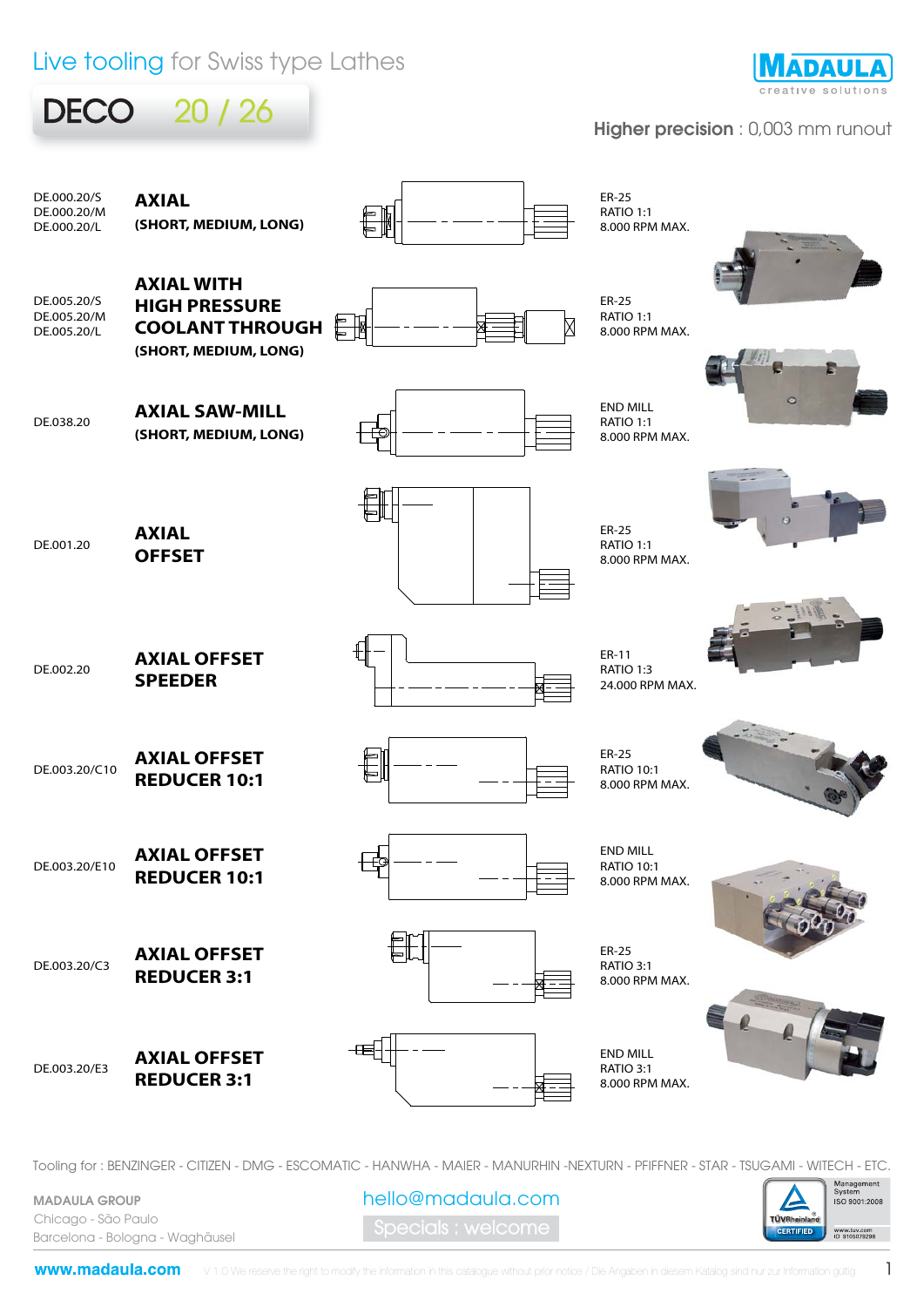# DECO 20 / 26

| <b>IMADAULA</b>    |
|--------------------|
| creative solutions |

#### Higher precision : 0,003 mm runout

| DE.011.20   | <b>RADIAL 90°</b>                   |          |
|-------------|-------------------------------------|----------|
| DE.011.20/S | <b>RADIAL 90°</b><br>(SUBSPINDLE)   |          |
| DE.012.20   | <b>FIXED ANGLE</b><br>(ANY ANGLE)   | $\alpha$ |
| DE.013.20   | <b>RADIAL 90°</b><br><b>SPEEDER</b> |          |

DE.015.20 **ADJUSTABLE MILLING CUTTER AND GEAR HOBBING**

DE.021.20/S **RADIAL ADJUSTABLE SHORT**

DE.021.20/L **RADIAL ADJUSTABLE LONG**

DE.023.20/3 **AXIAL**

**3 SPINDLES**

DE.023.20/6 **AXIAL 6 SPINDLES**





ER-11 RATIO 1:1 8.000 RPM MAX.

ER-11 RATIO 1:1 8.000 RPM MAX.

ER-11 RATIO 1:1 8.000 RPM MAX.



ER-11 RATIO 1:4 24.000 RPM MAX.



END MILL RATIO 1:1 8.000 RPM MAX.



ER-11 RATIO 1:1 8.000 RPM MAX.

ER-11 RATIO 1:1



ER-11 RATIO 1:1

8.000 RPM MAX.

ER-11 RATIO 1:1 8.000 RPM MAX.



Tooling for : BENZINGER - CITIZEN - DMG - ESCOMATIC - HANWHA - MAIER - MANURHIN -NEXTURN - PFIFFNER - STAR - TSUGAMI - WITECH - ETC.

MADAULA GROUP Chicago - São Paulo Barcelona - Bologna - Waghäusel

 $\mathfrak{D}$ 

pecials : welcome hello@madaula.com

V 1.0 We reserve the right to modify the information in this catalogue without prior notice / Die Angaben in diesem Katalog sind nur zur Information gültig

www.madaula.com

TÜVRheinla CERTIFIED Management<br>System ISO 9001:2008

www.tuv.com<br>ID 9105079298





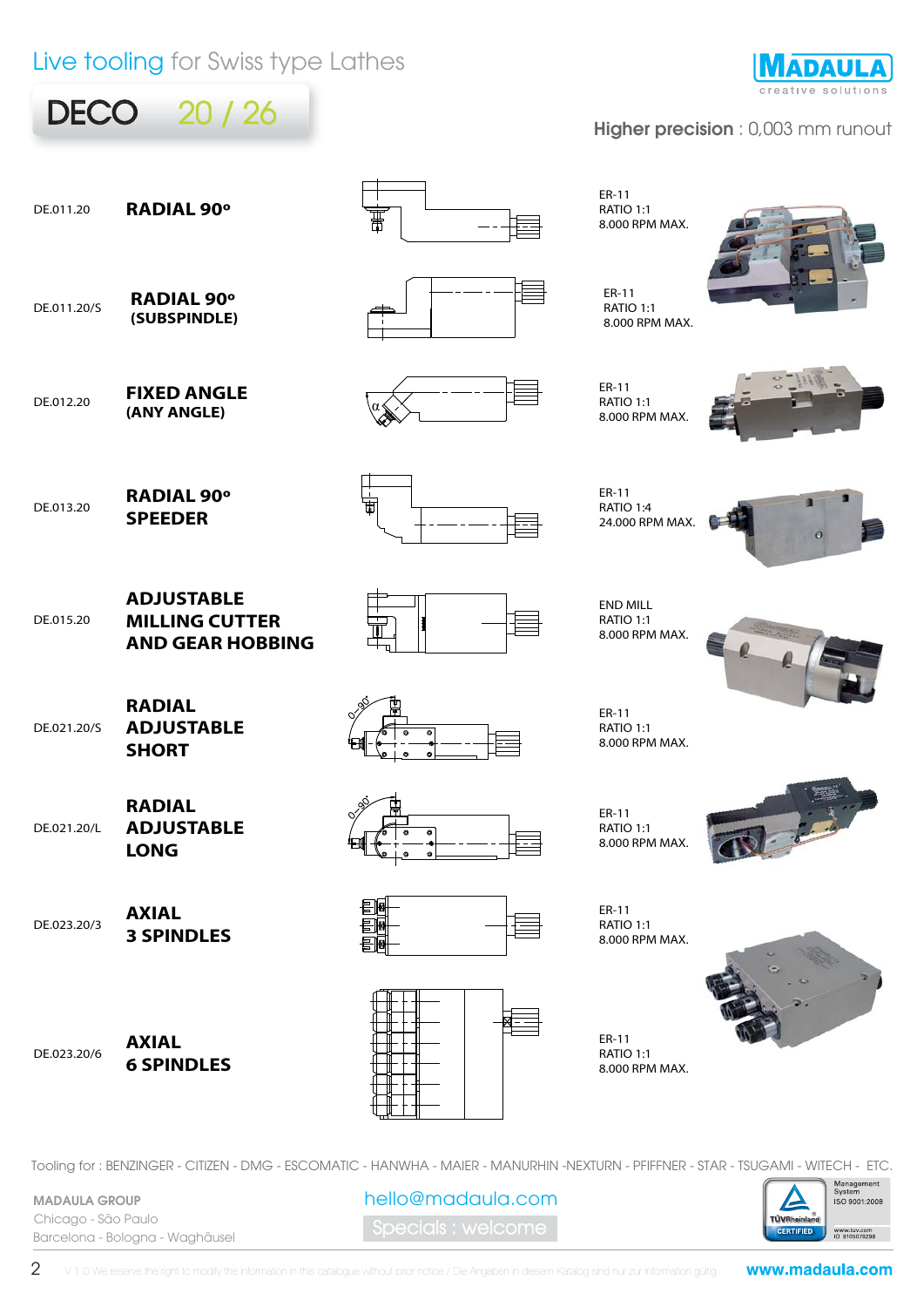DECO 20 / 26



#### Higher precision : 0,003 mm runout

DE.034.20 POLYGON TOOL **POLYGON MAKER** RATIO 1:1/2:1 **(OPTIONAL REDUCER)** DE..034.20/R 8.000 RPM MAX. ANY TYPE OF **THREAD** DE.035.20 CUTTING HEAD **WHIRLING ± 15º** RATIO 1:1 DE.035.20/S **(STANDARD, SUBSPINDLE)** 6.000 RPM MAX. ANY TYPE OF **THREAD** 四 ш CUTTING HEAD **WHIRLING ± 30º** RATIO 1:1 6.000 RPM MAX. ANY TYPE OF **THREAD** CUTTING HEAD DE.035.20/2 **WHIRLING ± 25º** RATIO 1:1 **DOUBLE HEADED** 6.000 RPM MAX. ANY TYPE OF **THREAD** CUTTING HEAD DE.035.20/3 **WHIRLING ± 15º** RATIO 1:1 **TRIPLE HEADED** 6.000 RPM MAX.



DE.035.20/30







DE.HF.20 **ATTACHMENT + ANGLE HEAD FOR HIGH FREQUENCY SPINDLE**



ER-8 RATIO 1:1 24.000 RPM MAX.



Tooling for : BENZINGER - CITIZEN - DMG - ESCOMATIC - HANWHA - MAIER - MANURHIN -NEXTURN - PFIFFNER - STAR - TSUGAMI - WITECH - ETC.

MADAULA GROUP Chicago - São Paulo Barcelona - Bologna - Waghäusel

pecials : welcome hello@madaula.com

Management<br>System ISO 9001:2008 TÜVRheinla CERTIFIED www.tuv.com<br>ID 9105079298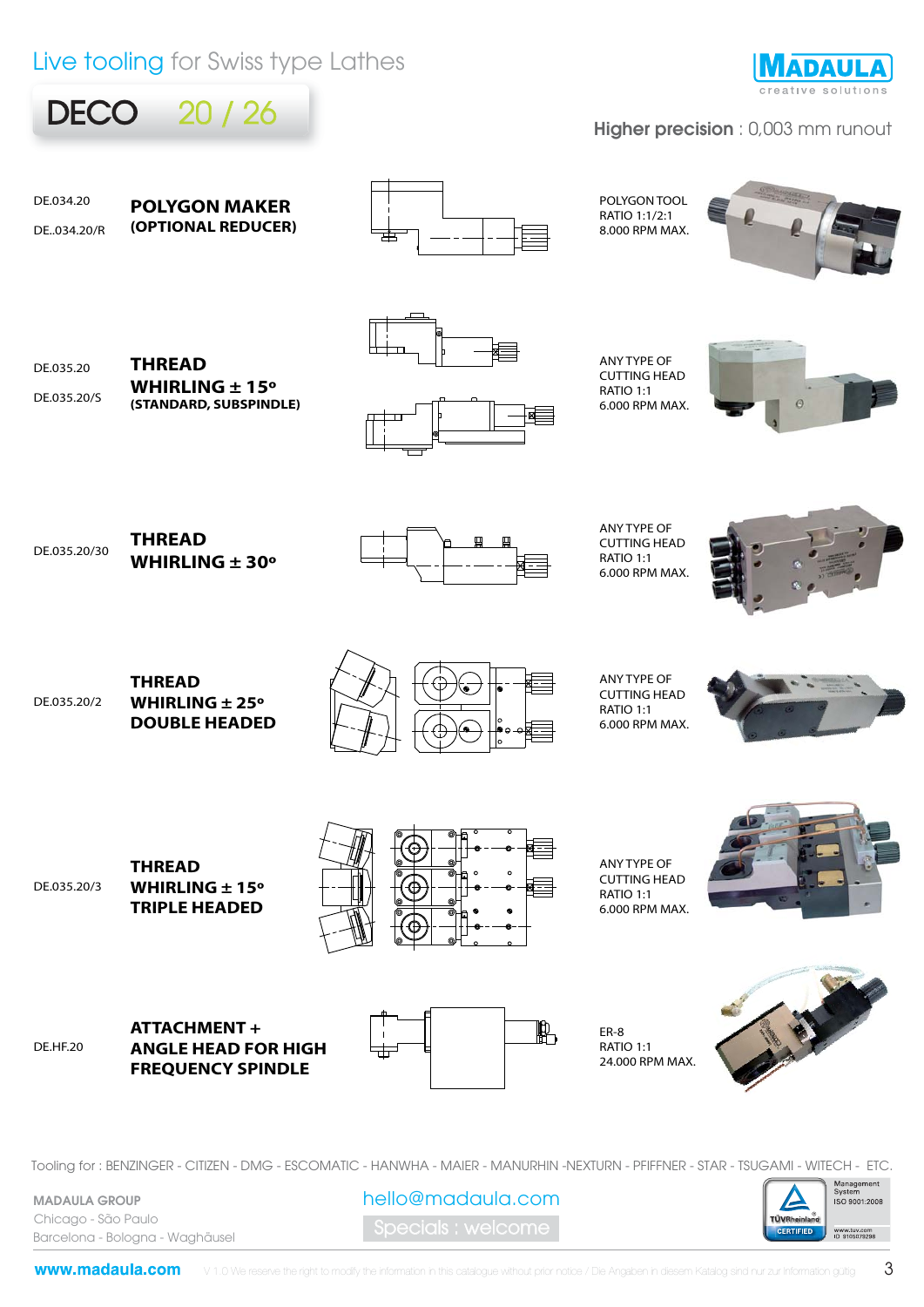DE.000.13/S

**AXIAL**

## DECO 13 / EVODECO 16

ЕÍ



#### Higher precision : 0,003 mm runout

| DE.000.13/M<br>DE.000.13/L | (SHORT, MEDIUM, LONG)                           |                      |
|----------------------------|-------------------------------------------------|----------------------|
| DE.001.13                  | <b>AXIAL OFFSET</b>                             | 目                    |
| DE.003.13                  | <b>AXIAL OFFSET</b><br><b>REDUCER</b>           |                      |
| DE.008.13                  | <b>RADIAL</b><br><b>DOUBLE</b><br><b>OUTPUT</b> | X                    |
| DE.011.13                  | <b>RADIAL 90°</b>                               | $\mathbf{I}$<br>ष्ठा |
| DE.012.13                  | <b>FIXED ANGLE</b><br>(ANY ANGLE)               |                      |
| DE.013.13                  | <b>RADIAL 90°</b><br><b>SPEEDER</b>             |                      |
| DE.033.13                  | <b>RADIAL</b><br><b>SUBSPINDLE</b>              | IJ<br>Ħ.             |
| DE.021.13                  | <b>RADIAL</b><br><b>ADJUSTABLE</b><br>$0 - 90°$ | 0100<br>Į            |
| DE.021.13/S                | <b>RADIAL</b><br><b>ADJUSTABLE</b><br>$0 - 90°$ | .oŠ<br>o.<br>X       |

ER-20 RATIO 1:1 10.000 RPM MAX.

ER-20 RATIO 1:1 10.000 RPM MAX.

1=n





ER-11 + SAW CUTTER RATIO 1:1 10.000 RPM MAX.

END MILL or ER-20 RATIO 3:1 10.000 RPM MAX.

ER-11 RATIO 1:1 10.000 RPM MAX.

ER-16 or ER-20 RATIO 1:1 10.000 RPM MAX.

ER-11 RATIO 1:3 24.000 RPM MAX.

ER-11 RATIO 1:1 10.000 RPM MAX.

ER-11 RATIO 1:1 10.000 RPM MAX.

ER-11 RATIO 1:1 10.000 RPM MAX.



Tooling for : BENZINGER - CITIZEN - DMG - ESCOMATIC - HANWHA - MAIER - MANURHIN -NEXTURN - PFIFFNER - STAR - TSUGAMI - WITECH - ETC.

MADAULA GROUP Chicago - São Paulo Barcelona - Bologna - Waghäusel

pecials : welcome hello@madaula.com

V 1.0 We reserve the right to modify the information in this catalogue without prior notice / Die Angaben in diesem Katalog sind nur zur Information gültig

www.madaula.com

TÜVRheinla CERTIFIED Management<br>System ISO 9001:2008

www.tuv.com<br>ID 9105079298

4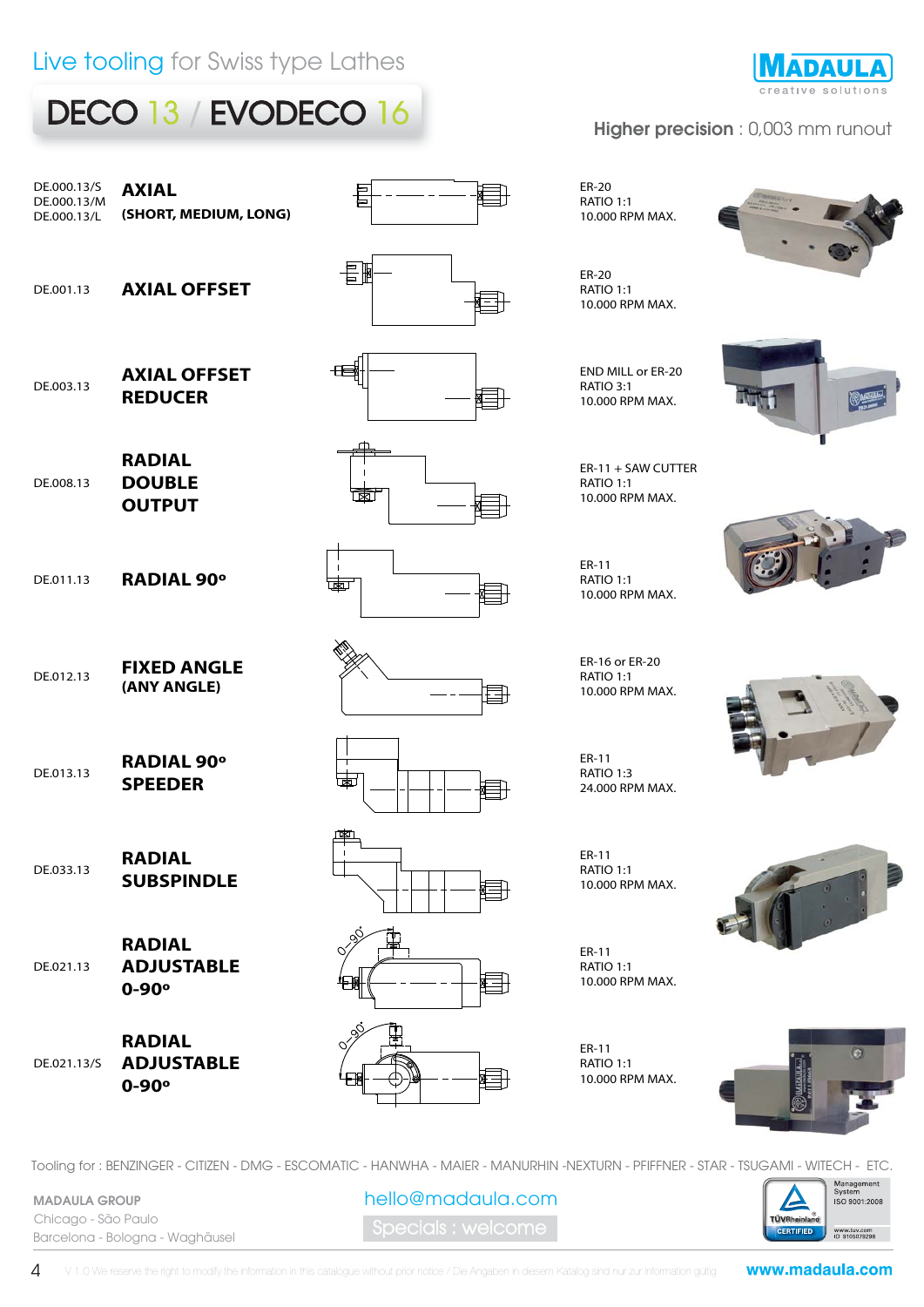

## **± 90º** DE.021.13/3 **RADIAL ADJUSTABLE 3 SPINDLES** DE.023.13 **AXIAL 3 SPINDLES**

**RADIAL**

**ADJUSTABLE**

DE.021.13/C

DE.029.13 **RADIAL 3 SPINDLES**

DE.034.13 **POLYGON MAKER**

DE.035.13/15 **THREAD WHIRLING ± 15º**

DE.035.13/25 **THREAD WHIRLING ± 25º**

DE.035.13/2 **THREAD WHIRLING ± 25º DOUBLE HEADED**

> **RADIAL ADJUSTABLE "Y" AXIS ± 90º**

DE.051.13/B **RADIAL ADJUSTABLE "Y" AXIS ± 90º**

DE.051.13/A

§





















ER-11 RATIO 1:1 10.000 RPM MAX.

ER-11 RATIO 1:1 10.000 RPM MAX.

ER-11 RATIO 1:1 10.000 RPM MAX.

POLYGON TOOL RATIO 1:1 10.000 RPM MAX.

ANY TYPE OF CUTTING HEAD RATIO 1:1 6.000 RPM MAX.

ANY TYPE OF CUTTING HEAD RATIO 1:1 6.000 RPM MAX.

ANY TYPE OF CUTTING HEAD RATIO 1:1 6.000 RPM MAX.

POLYGON TOOL RATIO 1:1 10.000 RPM MAX.

ER-11 RATIO 1:1 10.000 RPM MAX.













Tooling for : BENZINGER - CITIZEN - DMG - ESCOMATIC - HANWHA - MAIER - MANURHIN -NEXTURN - PFIFFNER - STAR - TSUGAMI - WITECH - ETC.

MADAULA GROUP Chicago - São Paulo Barcelona - Bologna - Waghäusel

pecials : welcome hello@madaula.com





## Higher precision : 0,003 mm runout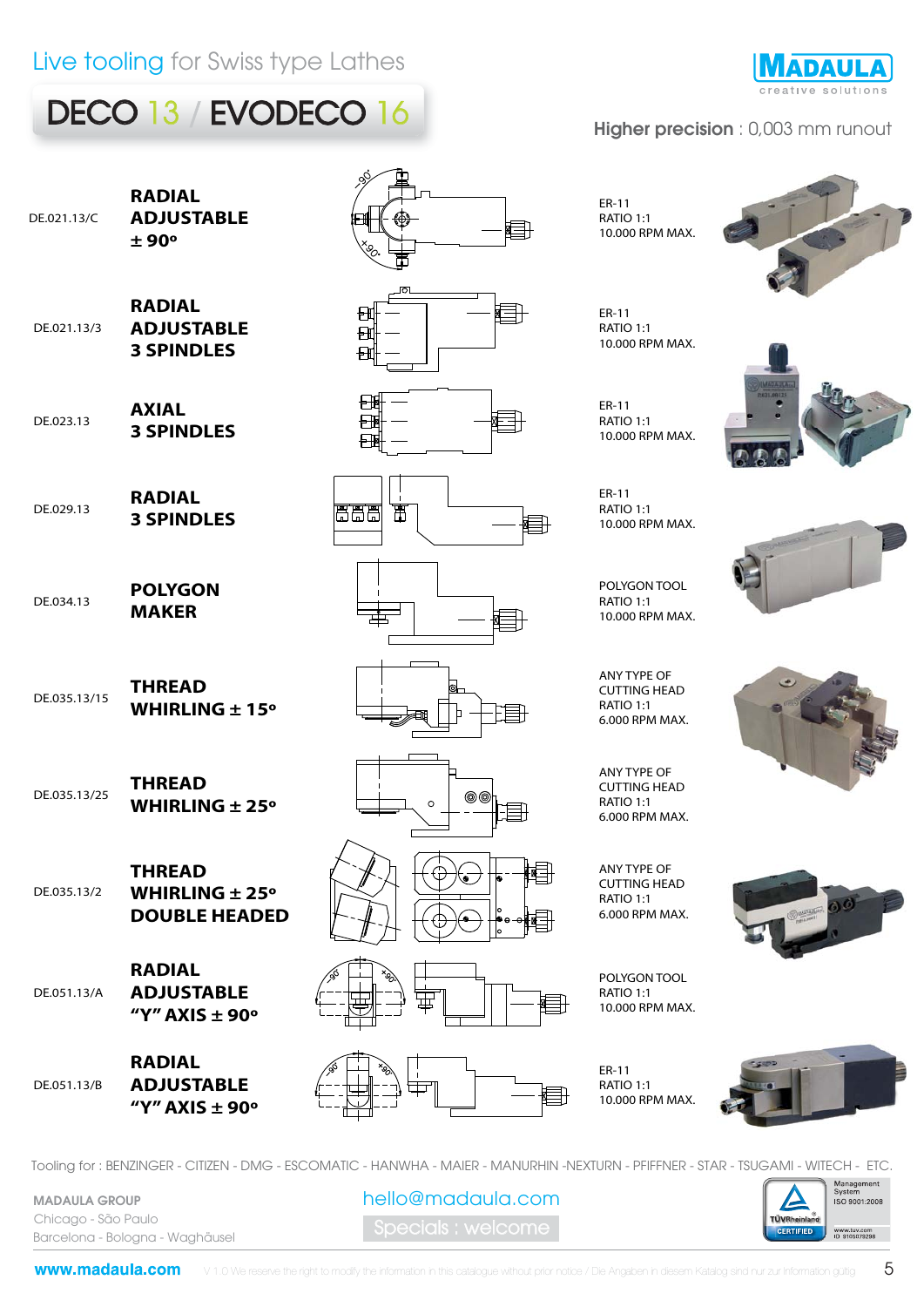## DECO 7/10 / EVODECO 10



### Higher precision : 0,003 mm runout



Tooling for : BENZINGER - CITIZEN - DMG - ESCOMATIC - HANWHA - MAIER - MANURHIN -NEXTURN - PFIFFNER - STAR - TSUGAMI - WITECH - ETC.

MADAULA GROUP Chicago - São Paulo Barcelona - Bologna - Waghäusel

pecials : welcome hello@madaula.com



6 V 1.0 We reserve the right to modify the information in this catalogue without prior notice / Die Angaben in diesem Katalog sind nur zur Information gültig

www.madaula.com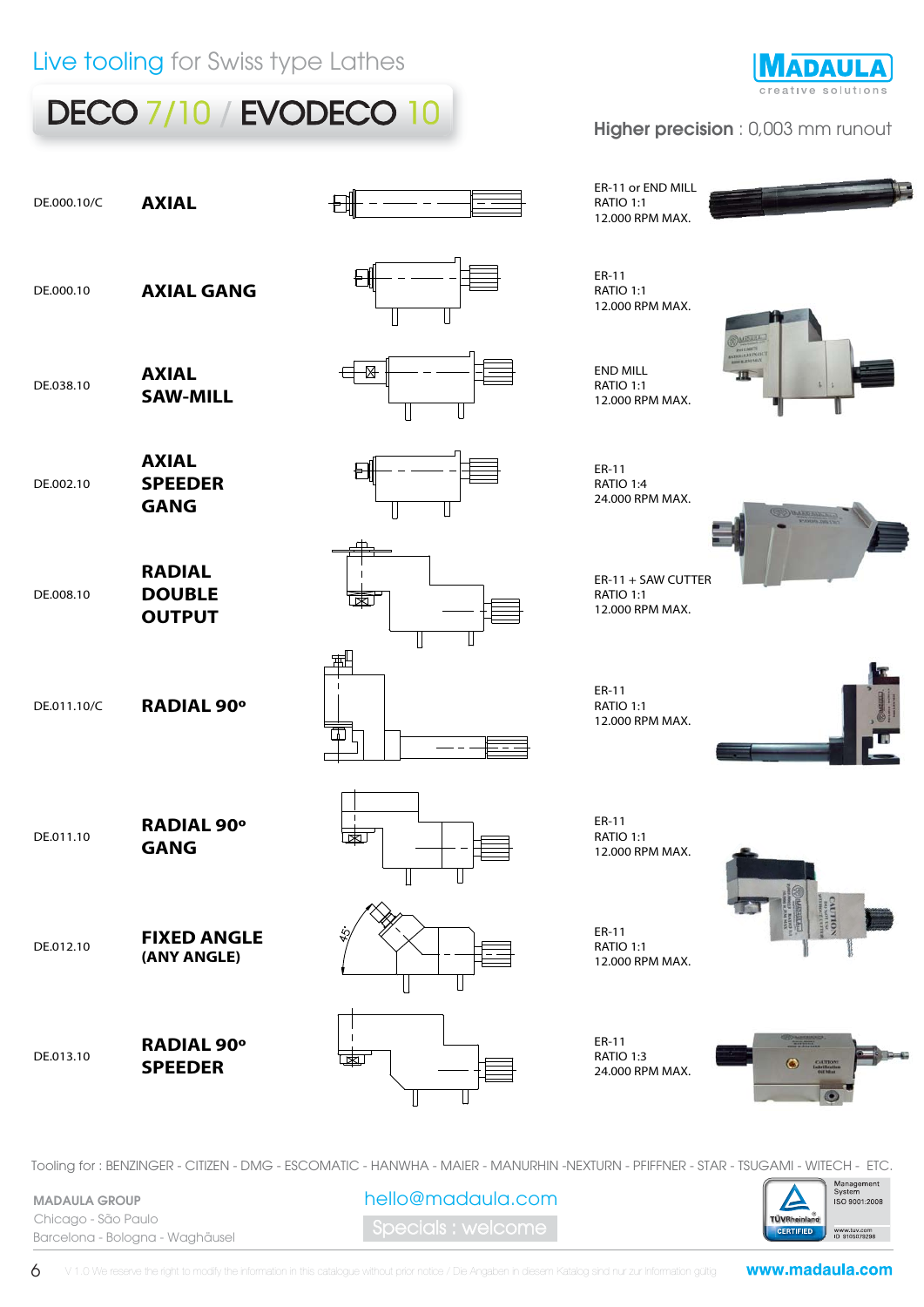

### Higher precision : 0,003 mm runout

**NADAULA** 



Tooling for : BENZINGER - CITIZEN - DMG - ESCOMATIC - HANWHA - MAIER - MANURHIN -NEXTURN - PFIFFNER - STAR - TSUGAMI - WITECH - ETC.

MADAULA GROUP Chicago - São Paulo Barcelona - Bologna - Waghäusel

pecials : welcome hello@madaula.com

Management<br>System **ISO 9001:2008** TÜVRheinia CERTIFIED www.tuv.com<br>ID 9105079298